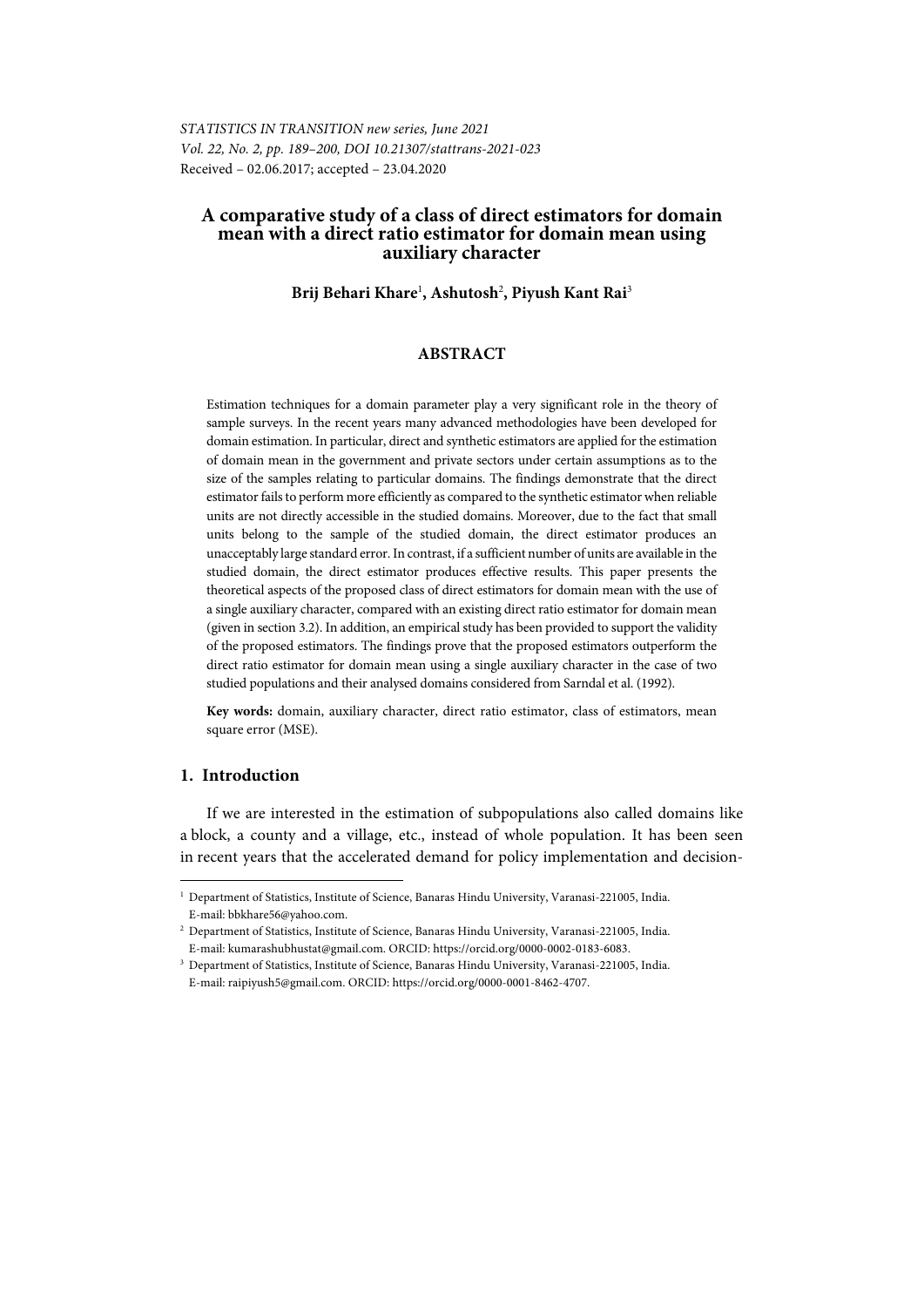makers, different types of estimation methods have been developed, which may solve these types of problems. There are two types of methods direct method and indirect method of estimations are used in the estimation of domain parameter. The direct method is generally used when the number of sufficient units is accessible in the study domain. In the direct method, we take a sample from the study domain and it is applied in the estimator which may improve the efficiency of the estimator. The estimator based on the sole of direct method has been illustrated in the book by Rao (2003). Whenever, accessible numbers of units do not sufficiently in the study domain, we prefer an indirect method based estimator. In this situation, a sample is selected from the whole population instead of subpopulation. Eminent works have been already done using the indirect method of estimation, e.g. synthetic estimators using auxiliary character have been illustrated by Gonzalez (1973), Tikkiwal and Ghiya (2000), Rai and Pandey (2013) and Khare and Ashutosh (2017), among many others in sample surveys. We mainly collect the fact from the surrounding value of auxiliary and study information and employ them in the estimator to improve the efficiency of the estimator. An idea of class of estimator to estimate the population mean has been given by Srivastava (1971).

In this paper, he proposed an estimator  $\overline{y}_h = \overline{y}h(u)$ , where  $u = \frac{x}{\overline{X}}$ , under certain regularity conditions, the asymptotic MSE is same for all its members. In his unpublished work, he did the extension of his own above paper of a wider class of estimator, which is  $\overline{y}_g = g \left| \overline{y}, \frac{x}{y} \right|$ )  $\backslash$  $\overline{\phantom{a}}$  $\overline{y}_g = g\left(\overline{y}, \frac{\overline{x}}{\overline{X}}\right)$  where the function *g*(.,.) satisfies the regularity

conditions. Furthermore, another work related to the class of estimator for population mean was discussed by Srivastava and Jhajj (1981). They also developed a class of estimator for finite population mean using single auxiliary character x according to some parametric function h(.), which satisfied certain regularity conditions along with the limitation of  $h_1=1$ , and also it was shown that the lower bound of the asymptotic MSE of the estimator is equal as the asymptotic MSE of the linear regression estimator, which is itself not a member of the class of estimator developed by Srivastava and Jhajj (1981). Another work was done by Srivastava (1983) which may get an improve version of the above paper, in which he incorporated another parameters called variance, and he suggested  $y_g = g(y, u, v)$  where  $u = \frac{x}{\overline{Y}}$  and  $v = \frac{s_x^2}{s^2}$  $v = \frac{s_x^2}{2}$ .

*X*

*x S*

where,  $\overline{y}$  = Sample mean of study character,

 $x =$  Sample mean of auxiliary character,

 $X =$  Population mean of auxiliary character,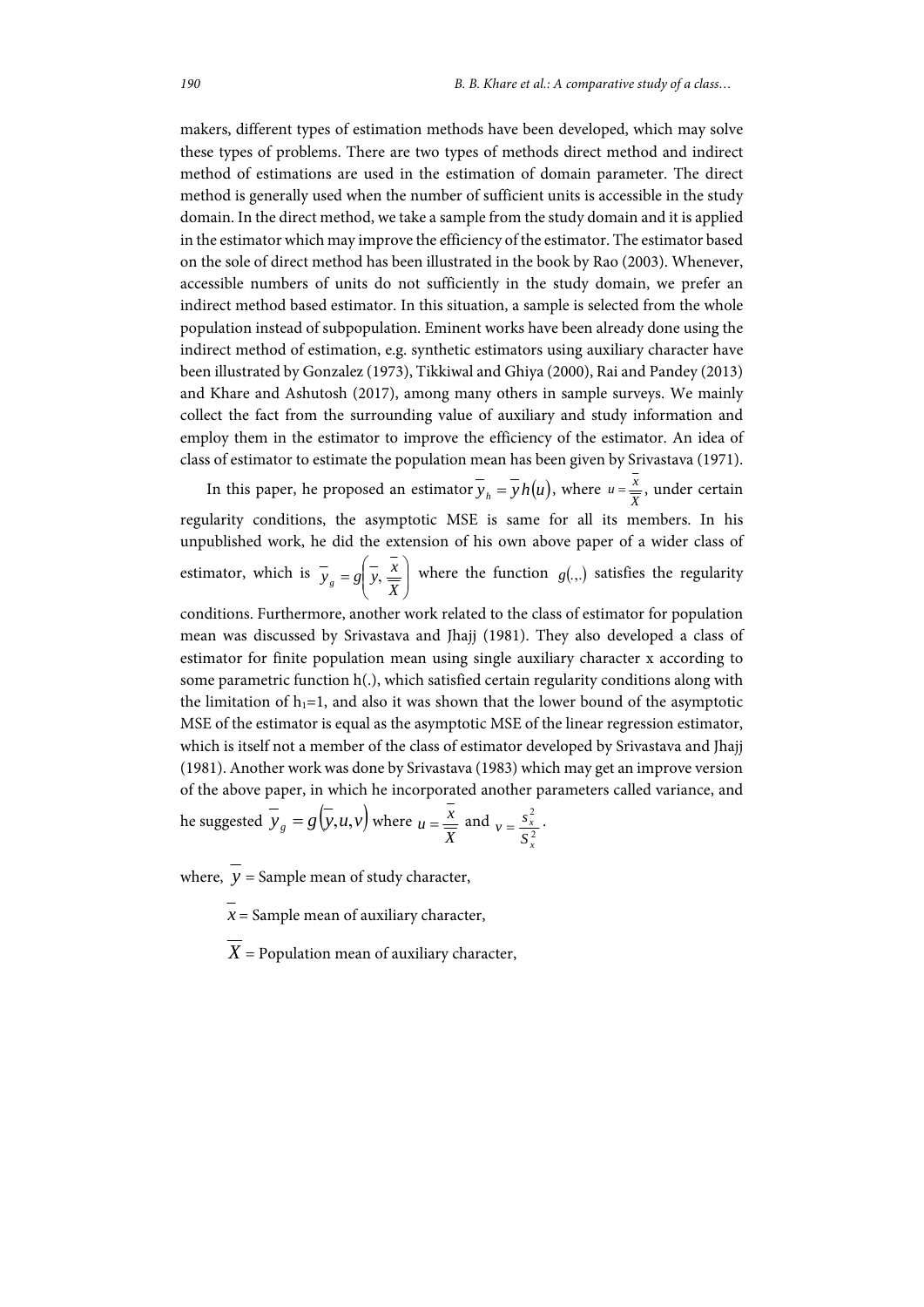$s_x^2$  = Sample mean square of auxiliary character **x** and

 $S_r^2$  =Population mean square of auxiliary character x.

Other works have also been done which are related to the class of estimator using two phase sampling scheme for estimation of the population mean discussed by Srivastava and Khare (1993), Khare and Pandey (2000), and Khare and Sinha (2009). In the coming year work has been done by Khare et al. (2018). They have proposed a class of synthetic estimators for domain parameter like mean, and a function which combined value of u and v, the estimator is given by

$$
T_{SC,a} = f(u,v)
$$

where  $u = y$  and *X <sup>a</sup>*  $v = \frac{x}{x}$ 

 $\overline{y}$  = Sample mean of population of study character.

 $\bar{x}$  = Sample mean of population of auxiliary character.

 $\overline{X}_a$  = Population mean of a<sup>th</sup> Domain of auxiliary character.

In the present paper, we obtained MSE of the members of the proposed estimators for domain mean  $Y_a$  is equal under the certain regularity conditions but their values of constants are different. And we proposed a class of direct estimator for domain mean using auxiliary character, which is given by

$$
T_{D,C,a} = h(u,v)
$$

where  $u = y_a$  and  $v = \frac{x_a}{\overline{X}_a}$ *a X*  $v = \frac{x_a}{x_a}$ , which is given in the further section.

The particular cases of the proposed class of direct estimator are also discussed for domain mean. A comparative study of the proposed estimator for domain mean  $(T_{D,C,a})$  with direct ratio estimator for domain mean  $(T_{D,RS,a})$  has been given by using the real data of Swedish municipalities (Sarndal et al. (1992)).

#### **2. Formulation of the problem and notations for domains**

Suppose that non-overlapping domains  $U_a$  of size  $N_a$  such that (*a*=1, 2, 3,.., A). Now, our interest is in the estimation of the parameter of the domain mean  $\overline{Y}_a$  of a<sup>th</sup> domain with size  $N_a$ . Later, we selected a sample 's' through simple random sampling without replacement (SRSWOR) in which come from  $a^{th}$  domain have size  $n_a$  from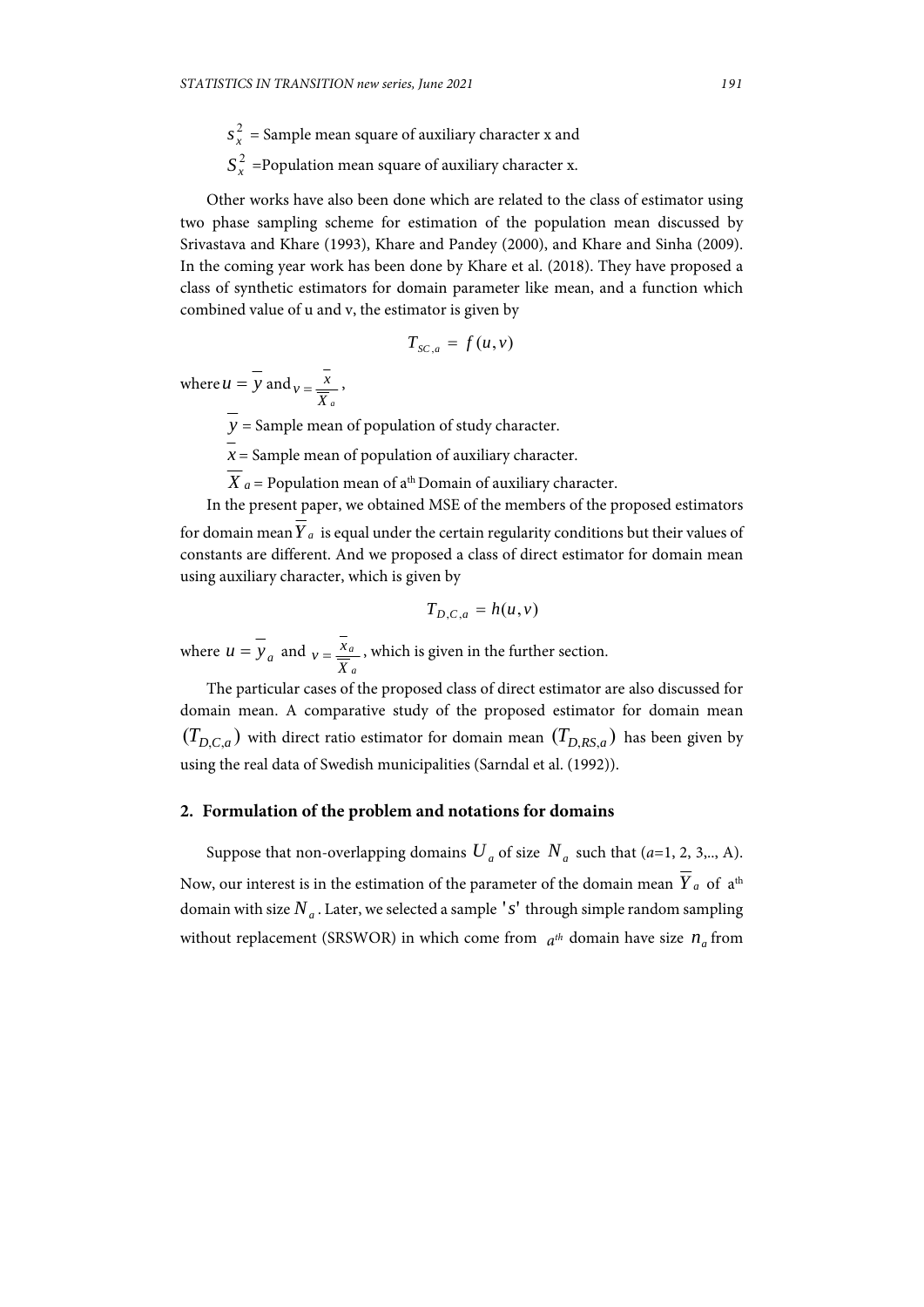domain population size  $N_a$ . We represent the study character and auxiliary character by *y* and *x* respectively.

We denote the population mean and sample mean for domain of y and x as follows:

 $\overline{Y}_a$ :  $a^{th}$  domain meanof y based on size  $N_a$  observations.

 $\overline{y}_a$ : Sample mean of y of  $a^{th}$  domain based on  $n_a$  observations.

 $\overline{X}_a$ :  $a^{th}$  domain mean of x based on size  $N_a$  observations.

 $x_a$ : Sample mean of x of  $a^{th}$  domain based on  $n_a$  observations.

Let us denote  $y_{a_i}$  as the *i<sup>th</sup>* observation of  $a^{th}$  domain of the study character y for domain  $U_a$  ( $a = 1, 2, ..., A$ ,  $i = 1, 2, ..., N_a$ ) and  $x_{a_i}$  is the *i*<sup>th</sup> observation of  $a^{th}$ domain of the auxiliary character x for domain  $U_a$  ( $a = 1, 2, \dots, A$ ,  $i = 1, 2, \dots, N_a$ ).

We further use the following notations:

$$
S_{Y_a}^2 = \frac{1}{(N_a - 1)} \sum_{i=1}^{N_a} (y_{a_i} - \overline{Y}_a)^2, \quad S_{X_a}^2 = \frac{1}{(N_a - 1)} \sum_{i=1}^{N_a} (x_{a_i} - \overline{X}_a)^2,
$$
  
\n
$$
S_{X_a Y_a} = \frac{1}{(N_a - 1)} \sum_{i=1}^{N_a} (x_{a_i} - \overline{X}_a) (y_{a_i} - \overline{Y}_a), \quad C_{Y_a} = \frac{S_{Y_a}}{\overline{Y}_a},
$$
  
\n
$$
C_{X_a} = \frac{S_{X_a}}{\overline{X}_a} \text{ and } C_{X_a Y_a} = \frac{S_{X_a Y_a}}{\overline{X}_a \overline{Y}_a}.
$$
\n(2.1)

## **3. Direct estimator for domain mean using single auxiliary character**

There are several direct estimators which are used for estimation of population parameters of different segments. Auxiliary characteristics are used to improve the existing estimator for the domains. Here, in our case, we are considering the direct ratio estimator for estimating domain mean. Thus, let us consider the case of the direct ratio estimator under the above design and obtain the expressions of Bias and MSE in the next subsection.

#### **3.1. Direct ratio estimator for domain mean**

$$
T_{D,RS,a} = \frac{y_a}{x_a} \overline{X}_a
$$
 Tikkiwal and Ghiya (2000) (3.1.1)

$$
Bias(T_{D,RS,a}) = \frac{(N_a - n_a)}{N_a n_a} \overline{Y}_a (C_{X_a}^2 - C_{X_a Y_a})
$$
\n(3.1.2)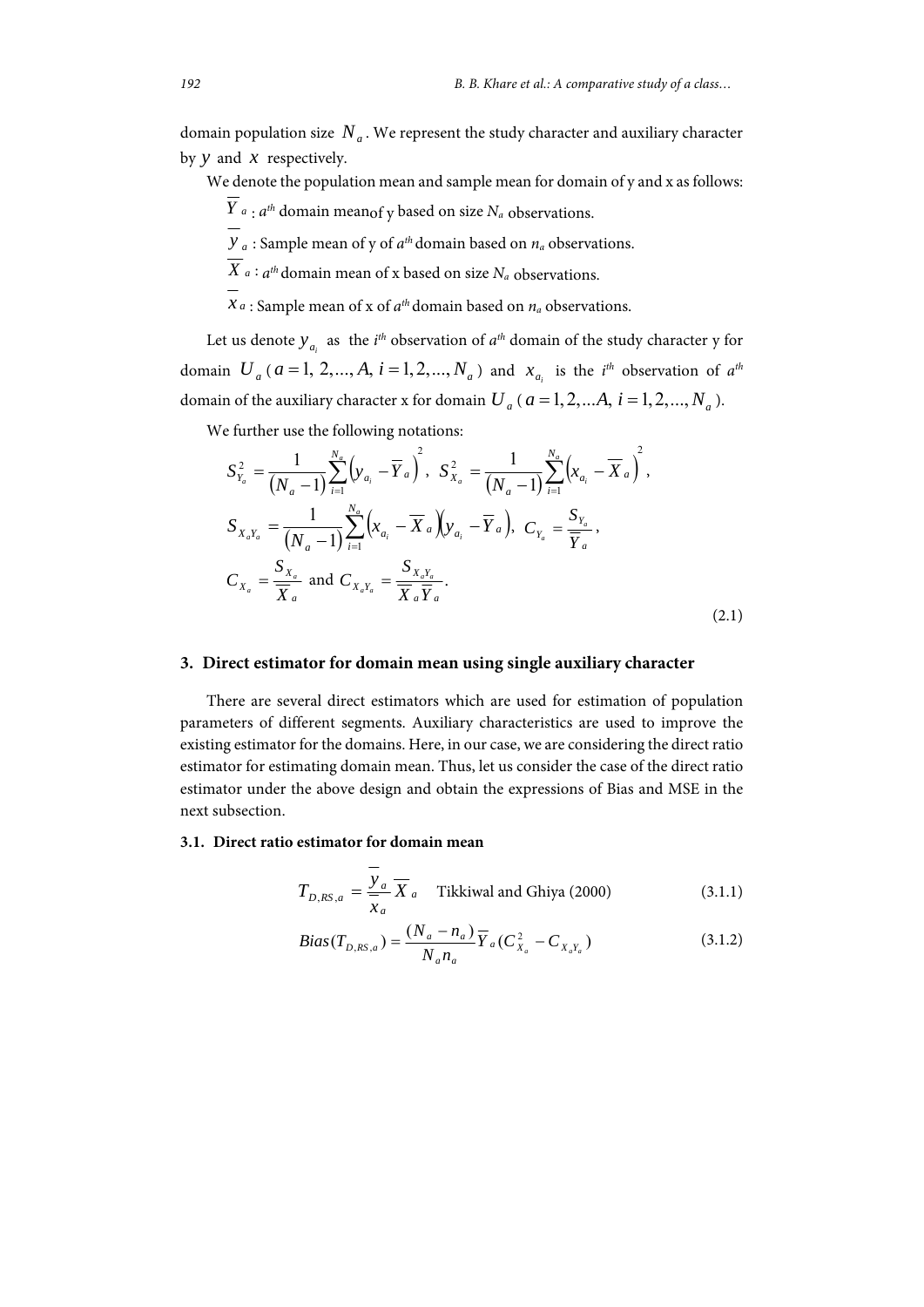$$
MSE(T_{D,RS,a}) = \frac{(N_a - n_a)}{N_a n_a} \overline{Y}_a^2 (C_{Y_a}^2 + C_{X_a}^2 - 2C_{X_a Y_a})
$$
(3.1.3)

**3.2. proposed class of direct estimators for domain mean using single auxiliary character**  $T_{D,C,a}$ 

We proposed a class of direct estimators for domain using auxiliary character, which is given as:

$$
T_{D,C,a} = h(u,v) \tag{3.2.1}
$$

where,  $u = y_a$  and  $v = \frac{x_a}{\overline{X}_a}$ *a X*  $v = \frac{x_a}{x_a}$  and the function  $h(u, v)$  satisfied the following regularity conditions:

- 1. The function  $h(u, v)$  exists for all the values of  $(u, v)$  and it contains the points  $\left(\overline{Y}_{a}, 1\right)$  in a bounded subset *D* of two dimensional real spaces.
- 2. The first and second order partial derivatives of  $h(u, v)$  exist and are bounded also. Members of the estimator for C=1, 2 and 3 are given as follows:

$$
T_{D,1,a} = uv^{\alpha} \tag{3.2.2}
$$

$$
T_{D,2,a} = \alpha_1 u + (1 - \alpha_1) u v^{\alpha_2}
$$
 (3.2.3)

$$
T_{D,3,a} = ue^{\alpha_3 \frac{(\nu-1)}{(\nu+1)}}
$$
(3.2.4)

Now, expanding the proposed class of estimators  $T_{D,C,a}$  using Taylor series expansion about the point  $(\overline{Y}_a, 1)$  up to the second order, we have

$$
T_{D,C,a} = h(u, v)_{(\overline{Y}_a, 1)} + (u - \overline{Y}_a)h_1 + (v - 1)h_2 +
$$
  
+ 
$$
\frac{1}{2} \Big[ (u - \overline{Y}_a)^2 + (v - 1)^2 h_{22} + (v - 1)h_{12} \Big]
$$
(3.2.5)

where

$$
h_1 = \left(\frac{\partial h(u, v)}{\partial u}\right)_{(\overline{Y}_a, 1)}, h_2 = \left(\frac{\partial h(u, v)}{\partial v}\right)_{(\overline{Y}_a, 1)}, h_{11} = \left(\frac{\partial^2 h(u, v)}{\partial u^2}\right)_{(\overline{Y}_a, 1)},
$$
  
\n
$$
h_{22} = \left(\frac{\partial^2 h(u, v)}{\partial v^2}\right)_{(\overline{Y}_a, 1)}
$$
  
\nand 
$$
h_{12} = \left(\frac{\partial^2 h(u, v)}{\partial u \partial v}\right)_{(\overline{Y}_a, 1)}.
$$
\n(3.2.6)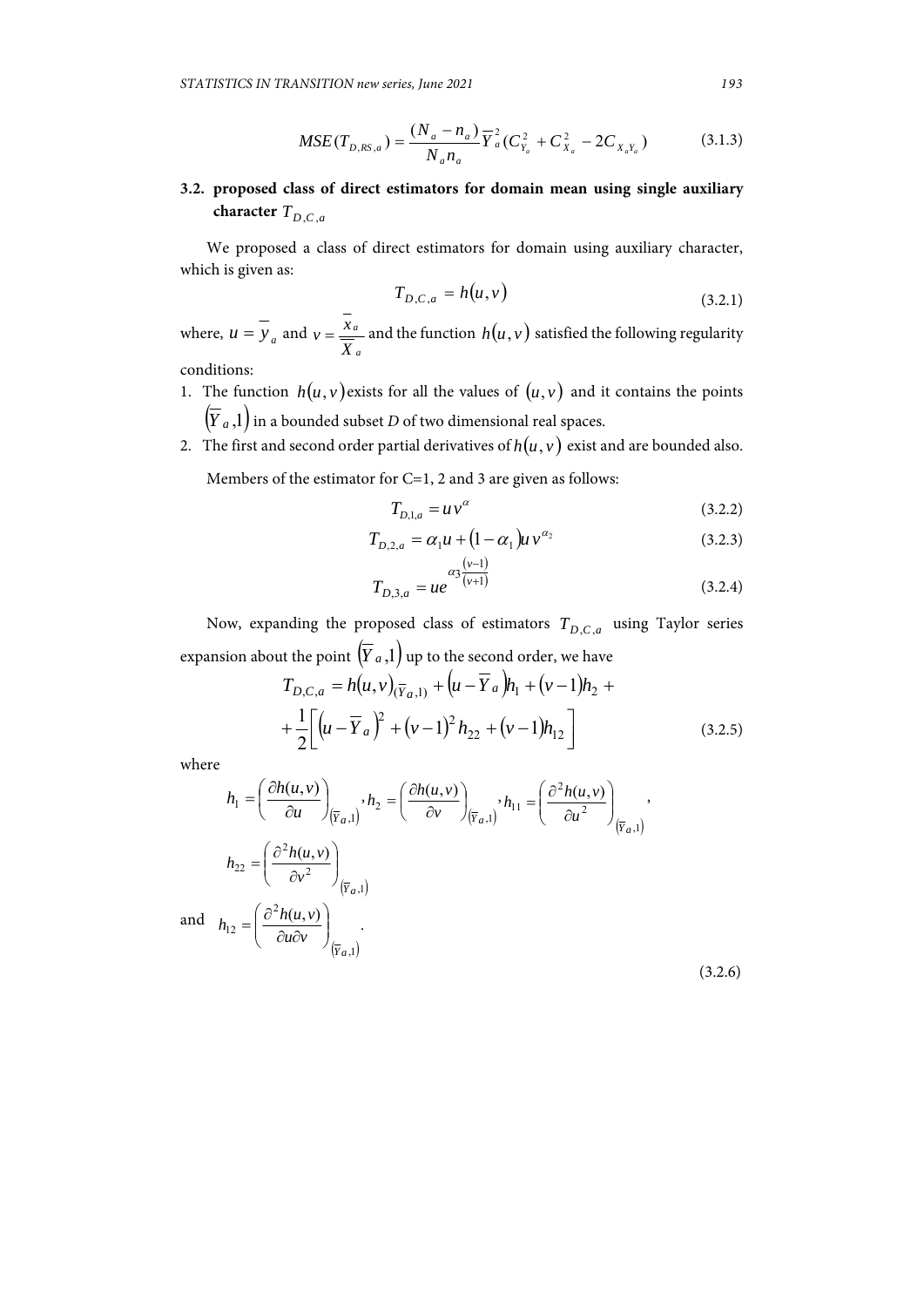Now, we put  $h_1=1$  and  $h_{11} = 0$  in the equation (3.2.5), and we have

$$
T_{D,C,a} = h(u,v)_{(\overline{Y}_a,1)} + (v-1)h_2 + \frac{1}{2}[(v-1)^2 h_{22} + 2(v-1)(u-\overline{Y}_a)h_{12}].
$$
\n(3.2.7)

For large sample approximations, we assume that

$$
\overline{y}_a = \overline{Y}_a (1 + \varepsilon_0), \overline{x}_a = \overline{X}_a (1 + \varepsilon_1), \text{ such that } E(\varepsilon_0) = 0, E(\varepsilon_1) = 0,
$$
  
\n
$$
E(\varepsilon_0^2) = \frac{(N_a - n_a)}{N_a n_a} C_{Y_a}^2 E(\varepsilon_1^2) = \frac{(N_a - n_a)}{N_a n_a} C_{X_a}^2 \text{ and}
$$
  
\n
$$
E(\varepsilon_0 \varepsilon_1) = \frac{(N_a - n_a)}{N_a n_a} C_{X_a Y_a}.
$$
  
\n(3.2.8)

The Bias and MSE of the proposed class of the estimators for domain mean using auxiliary character is obtained as:

$$
Bias(T_{D,C,a}) = \frac{(N_a - n_a)S_{X_a}^2 h_2}{2N_a n_a \overline{X}_a^2} \left(\frac{h_2}{\overline{Y}_a} - 1\right) + \frac{(N_a - n_a)S_{X_aY_a}}{N_a n_a \overline{X}_a \overline{Y}_a} h_2
$$
(3.2.9)  

$$
MSE(T_{D,C,a}) = E\left[\left(\overline{y}_a - \overline{Y}_a\right)^2 + \left(\frac{\overline{x}_a}{\overline{X}_a} - 1\right)h_2 + \frac{1}{2}\left\{\left(\frac{\overline{x}_a}{\overline{X}_a} - 1\right)^2 h_2^2 + 2\left(\frac{\overline{x}_a}{\overline{X}_a} - 1\right)\left(\overline{y}_a - \overline{Y}_a\right)\frac{h_2}{\overline{Y}_a}\right\}\right]
$$
(3.2.10)

Now, for optimum value of  $h_2$ , we partially differentiate equation (3.2.10) w.r.to  $h_2$  and equating to zero, we have

$$
h_{2,opt} = -\frac{\overline{X}_a \rho_a \sqrt{S_{Y_a}^2}}{\sqrt{S_{X_a}^2}}
$$
 (3.2.11)

After substituting the value of  $h_{2,opt}$  in the equation (3.2.10) the optimum MSE of  $T_{D,C,a}$  is given by

$$
MSE(T_{D,C,a,opt}) = \left(1 - \rho_a^2\right) \frac{(N_a - n_a)}{N_a n_a} S_{Y_a}^2 \tag{3.2.12}
$$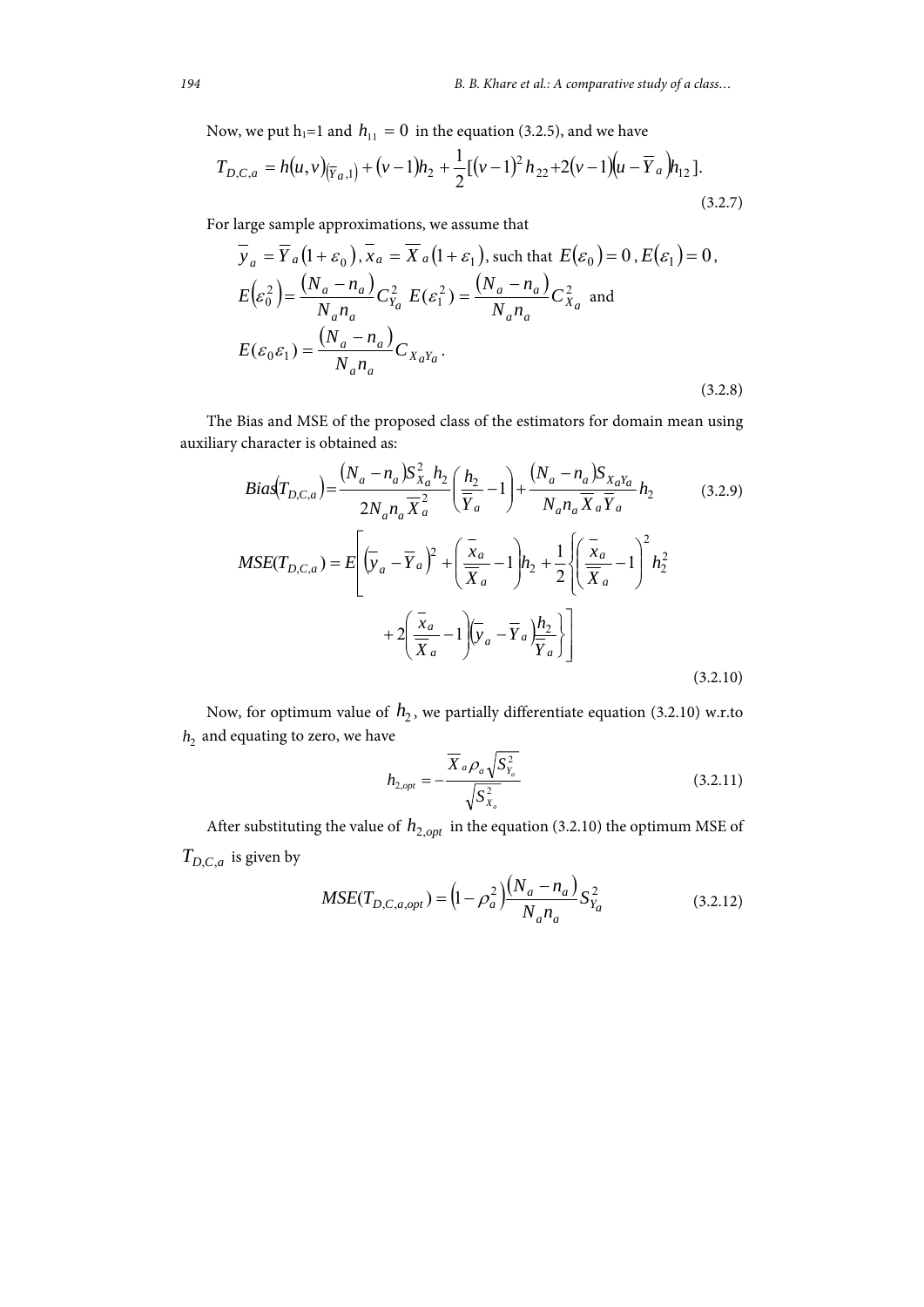**Theorem 1.** The values of the constants (given in equations 3.2.2, 3.2.3 and 3.2.4) of the member of the proposed estimators, which are included in  $T_{D,1,a}$ ,  $T_{D,2,a}$  and  $T_{D,3,a}$  after minimizing their individual MSE expressions, are given as follows:

$$
\alpha_{opt} = -\frac{\overline{X}_a \rho_a \sqrt{S_{Y_a}^2}}{\overline{Y}_a \sqrt{S_{X_a}^2}}
$$
\n(3.2.13)

$$
\alpha_{2,opt} = -\frac{\overline{X}_a \rho_a \sqrt{S_{Y_a}^2}}{(1 - \alpha_1)\overline{Y}_a \sqrt{S_{X_a}^2}} \quad \text{where, } 0 < \alpha_1 < 1 \tag{3.2.14}
$$

$$
\alpha_{3,opt} = -\frac{2\overline{X}_a \rho_a \sqrt{S_{Y_a}^2}}{\overline{Y}_a \sqrt{S_{X_a}^2}}
$$
\n(3.2.15)

The minimum values of the MSE of the estimators  $T_{D,1,a}$ ,  $T_{D,2,a}$  and  $T_{D,3,a}$  for optimum values of the constants  $\alpha_{opt}$ ,  $\alpha_{2,opt}$  and  $\alpha_{3,opt}$  are the same and given in the equation (3.2.12), the optimum value of the constants  $\alpha_{opt}$ ,  $\alpha_{2,opt}$  and  $\alpha_{3,opt}$  are given in the form of the parameters in the equations (3.2.13), (3.2.14) and (3.2.15), it may be possible use of the optimal values using the past data regarding parameters given by Reddy (1978), and it has been seen that in the terms of order  $n^{-1}$ , the minimum value of the MSE of the estimator does not change when we estimate the optimal value of the constants using the sample values of idea given by Srivastava and Jhajj (1981).

# **3.3. Comparison between proposed class of estimators and direct ratio estimator for domain mean using auxiliary character**

Let us consider 
$$
MSE(T_{D,RS,a}) - MSE(T_{D,C,a,opt}) \ge 0
$$
  
\n
$$
= \frac{(N_a - n_a)}{N_a n_a} \overline{Y}_a^2 (C_{Y_a}^2 + C_{X_a}^2 - 2C_{X_a Y_a}) - (1 - \rho_a^2) \frac{(N_a - n_a)}{N_a n_a} S_{Y_a}^2
$$
\n
$$
= \frac{(N_a - n_a)}{N_a n_a} \overline{Y}_a^2 (C_{X_a}^2 - 2C_{X_a Y_a} + \rho_a^2 C_{Y_a}^2)
$$
\n
$$
= \frac{(N_a - n_a)}{N_a n_a} \overline{Y}_a^2 (\rho_a C_{Y_a} - C_{X_a})^2
$$
\n(3.3.1)  
\nSince  $(\rho_a C_{Y_a} - C_{X_a})^2$  must be positive. Hence,

 $MSE(T_{DRS,a}) - MSE(T_{DCR,am}) \geq 0$ i.e.  $MSE(T_{D,RS,a}) \geq MSE(T_{D,C,a,opt})$  (3.3.2)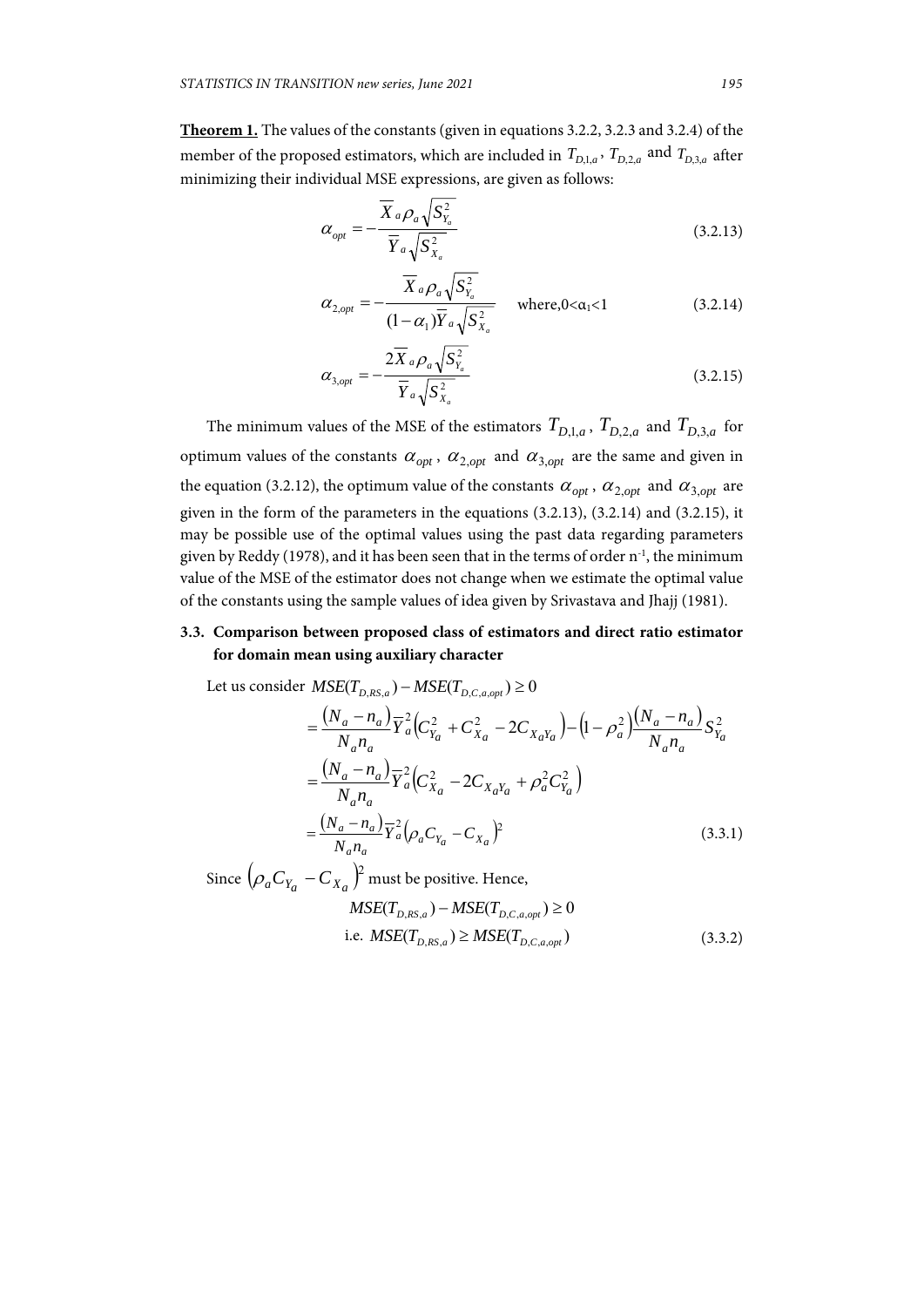# **4. Empirical study**

For the purpose of empirical study, we considered the data from Sarndal et al. (1992) in the appendix B. The population of Swedish municipalities is classified into eight non-overlapping domains, but we consider only four domains i.e. 2, 3, 4 and 5 have sizes (48, 32, 38 and 56). The empirical study of the two populations (1 and 2), the information about population 1 and population 2 is given as follows:

# **Population 1**

- y= Revenues from the 1985 municipal taxation (in millions of kronor)
- x= Real estate values according to 1984 assessment (in millions of kronor).

| <b>Domain Values</b> | Domain    |              |                |            |  |
|----------------------|-----------|--------------|----------------|------------|--|
|                      |           | $\mathbf{2}$ | 3              | 4          |  |
| Ν<br>a               | 48        | 32           | 38             | 56         |  |
| $Y_a$                | 233.69    | 176.13       | 265.74         | 273.30     |  |
| $X_a$                | 2970.958  | 2498.75      | 2915.526       | 3046.946   |  |
| 2<br>$S_{X_a}$       | 11118969  | 4474735      | 27860176       | 27861139   |  |
| $S_{Y_a}^2$          | 93788.43  | 32183.08     | 311726.60      | 788518.90  |  |
| S<br>$X_aY_a$        | 990772.90 | 344998.30    | 1621192.00     | 4518431.00 |  |
| $\rho_a$             | 0.970     | 0.942        | 0.938<br>0.964 |            |  |

**Table 4.1.** The parameter values of the domains (1, 2, 3 and 4)

# **Population 2**

y=Real estate values according to 1984 assessment (in millions of kronor).

x= Number of municipal employees in 1984.

| <b>Domain Values</b> | Domain   |              |           |           |  |
|----------------------|----------|--------------|-----------|-----------|--|
|                      |          | $\mathbf{2}$ | 3         | 4         |  |
| N<br>$\overline{a}$  | 48       | 32           |           | 56        |  |
| $X_a$                | 1658.708 | 1316.938     | 1937.5    | 1950.393  |  |
| $Y_a$                | 2970.96  | 2498.75      | 2915.53   | 3046.95   |  |
| $S_{X_a}^2$          | 4601899  | 1989177      | 15986523  | 38786393  |  |
| $S_{Y_a}^2$          | 11118969 | 4164522      | 27860176  | 27861139  |  |
| $S_{X_aY_a}$         | 6920432  | 2681882      | 11697923  | 31770622  |  |
| $\rho$ <sub>a</sub>  | 0.967414 | 0.9317951    | 0.9454677 | 0.9664827 |  |

**Table 4.2.** The parameter values of the different domains (1, 2, 3 and 4)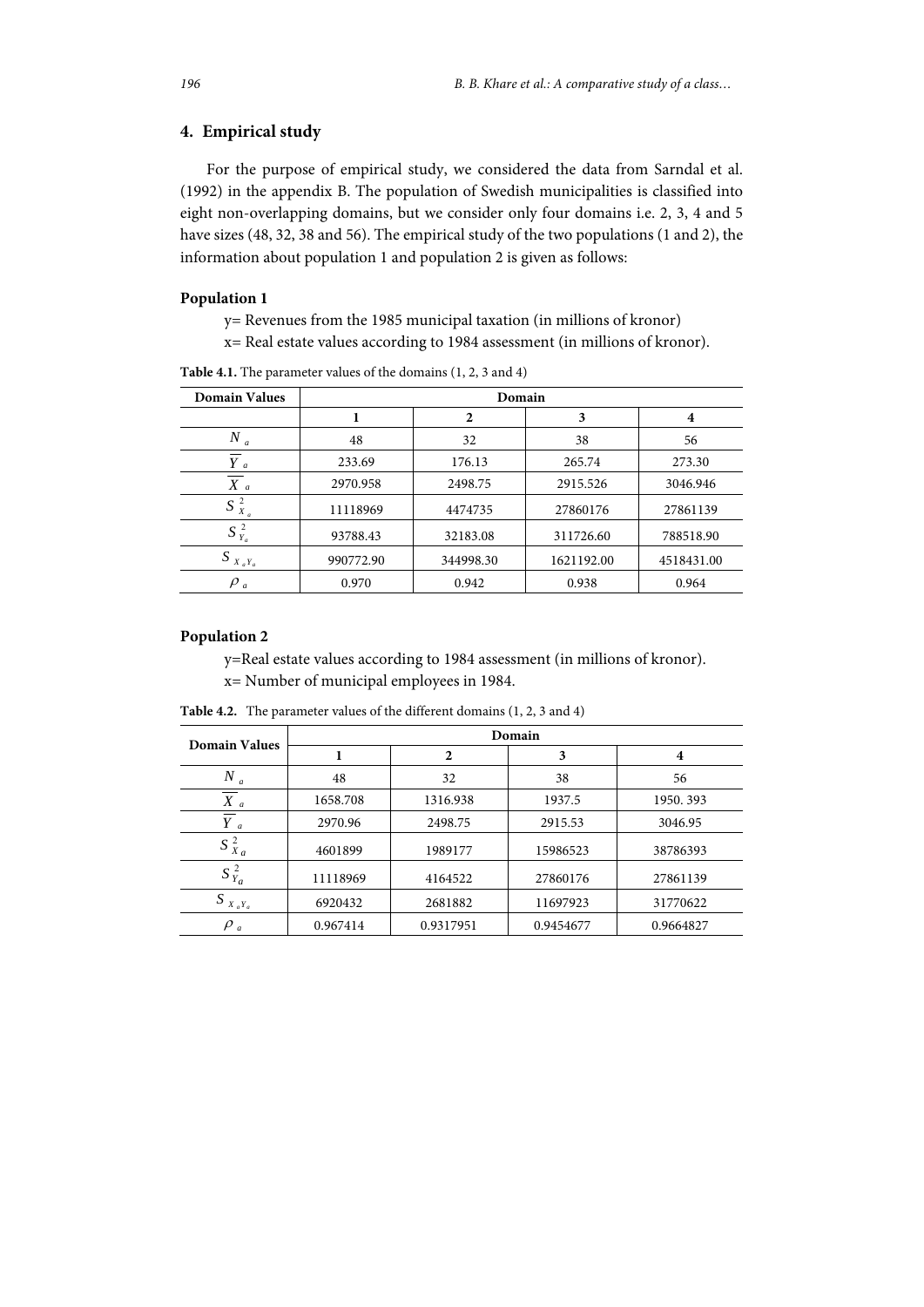**Table 4.3.** MSE of the direct ratio estimator for domain mean using auxiliary character ( $T_{DRS,a}$ ) and MSE of the proposed estimators for domain mean using auxiliary character ( $T_{D,C,a,opt}$ ) for the optimum values of  $h_{2,opt}$  for all domains 1, 2, 3 and 4, also the value of different constants which exist in the proposed estimators (**for population 1**):

| Estimator         |      | Domains    |              |            |            |  |
|-------------------|------|------------|--------------|------------|------------|--|
|                   |      |            | $\mathbf{2}$ | 3          | 4          |  |
| $T_{D,RS,a}$      |      | 1203.66    | 1786.603     | 21417.37   | 36810.38   |  |
| T<br>D, C, a, opt |      | 986.148    | 1088.301     | 8333.17    | 10151.570  |  |
| $h_{2,opt}$       |      | $-264.732$ | $-207.002$   | -493.607   | $-494.144$ |  |
| $\alpha$          |      | $-1.133$   | $-1.175$     | $-1.857$   | $-1.808$   |  |
| $\alpha_1$        | 0.25 | $(-1.510)$ | $(-1.567)$   | $(-1.896)$ | $(-2.411)$ |  |
|                   | 0.50 | $(-2.266)$ | $(-2.351)$   | $(-3.715)$ | $(-3.616)$ |  |
|                   | 0.75 | $(-4.531)$ | $(-4.701)$   | $(-7.430)$ | $(-7.232)$ |  |
| $\alpha_3$        |      | $-2.266$   | $-2.351$     | $-3.715$   | $-3.616$   |  |
|                   |      |            |              |            |            |  |

() shows  $\alpha_2$  constant included in the estimator ( $T_{D,2a}$ )

**Table 4.4.** MSE of the direct ratio estimator for domain mean using auxiliary character ( $T_{DRS,a}$ ) and the proposed estimators for domain mean using auxiliary character  $(T_{D,C,a,opt})$  at optimum values of function  $h_{2,opt}$  for all domains 1, 2, 3 and 4, also the value of constants which are included in the member of the estimators for population 2:

| Estimator            |      | <b>Domains</b> |              |            |            |  |
|----------------------|------|----------------|--------------|------------|------------|--|
|                      |      |                | $\mathbf{2}$ | 3          | 4          |  |
| D,RS,a               |      | 61034.97       | 96377.97     | 1044100    | 1735007    |  |
| $T^{\,}_{D,C,a,opt}$ |      | 52858.67       | 79172.95     | 379373.3   | 465640     |  |
| $h_{2,opt}$          |      | $-1189.497$    | $-1112.12$   | $-4602.01$ | -4099.073  |  |
| $\alpha$             |      | $-0.717$       | $-0.845$     | $-2.375$   | $-2.102$   |  |
| $\alpha_1$           | 0.25 | $(-0.956)$     | $(-1.126)$   | $(-3.167)$ | $(-2.802)$ |  |
|                      | 0.50 | $(-1.434)$     | $(-1.689)$   | $(-4.750)$ | $(-4.203)$ |  |
|                      | 0.75 | $(-2.868)$     | $(-3.378)$   | $(-9.501)$ | $(-8.407)$ |  |
| $\alpha_3$           |      | $-1.434$       | $-1.690$     | $-4.751$   | $-4.203$   |  |

() shows  $\alpha_2$  constant included in estimator ( $T_{D,2a}$ )

From the table (4.3) it is seen that the amount of MSE of the class of direct estimators for domain mean  $(T_{D,C,a,out})$  is less than the amount of MSE of the direct ratio estimator for domain mean ( $T_{D,RS,a}$ ) for domain 1 and the value of  $h_{2,opt}$  =-264.732 but the value of the member of the constants  $\alpha$  =-1.133,  $\alpha_1$  =0.25,  $\alpha_2$  =-1.510 and  $\alpha_3$ =-2.266 is different, and for domain 2, 3, and 4, the value of  $h_{2, \text{out}}$  is fixed while the value of constant is different for population 1.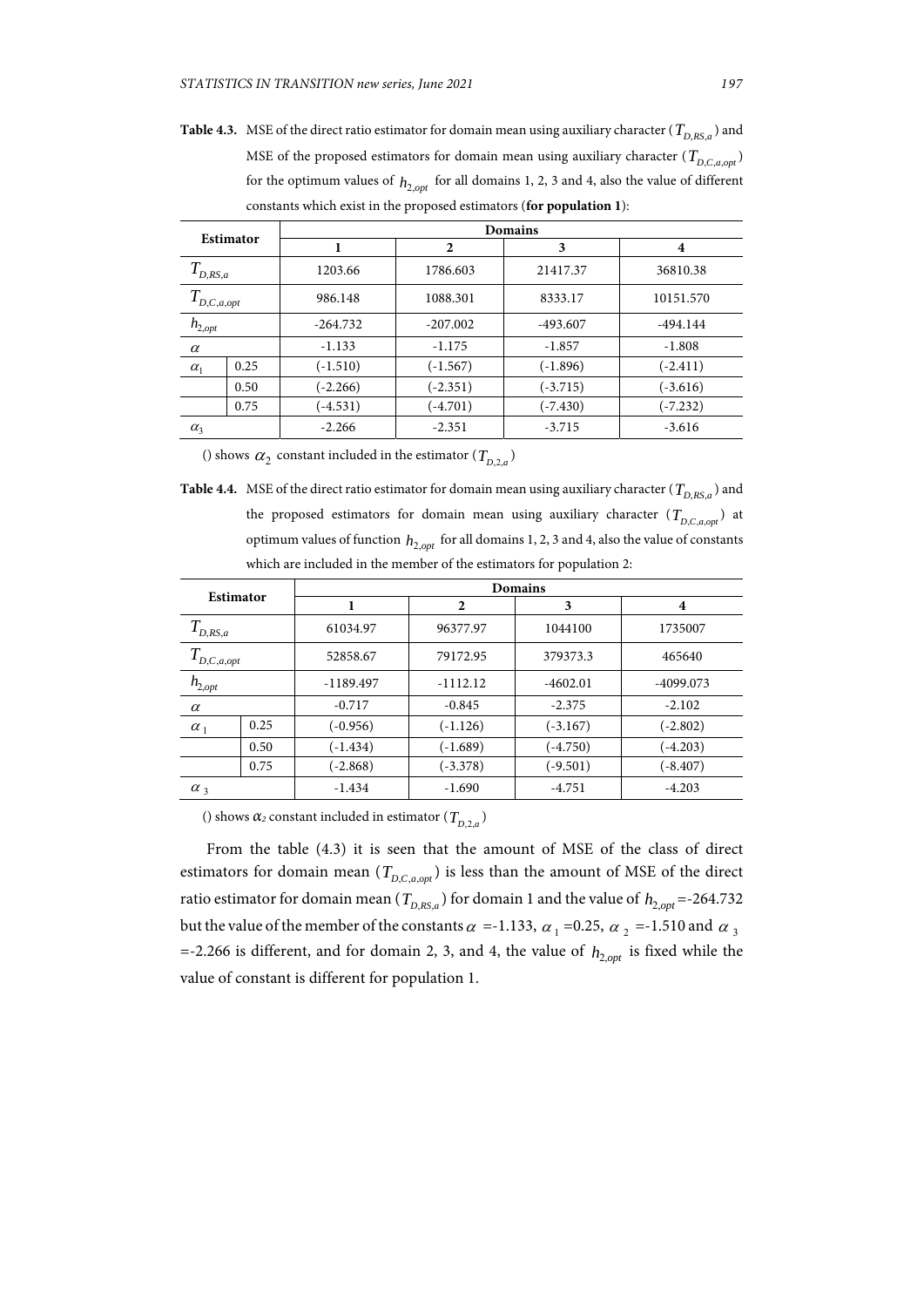From the table (4.4) it is seen that the amount of MSE of the class of direct estimator for domain mean ( $T_{D.C.a,out}$ ) is less than the amount of MSE of the direct ratio estimator for domain mean ( $T_{D,RS,a}$ ) for domain 1 and the value of  $h_{2, out}$  =-1189.497 but the value of the member of the constants  $\alpha$  =-0.717,  $\alpha_1$  =0.25,  $\alpha_2$  =-0.956 and  $\alpha_3$  =-1.434 is different. This pattern is also seen for others domains 2, 3 and 4 for population 2.

**Table 4.5.** Percentages Relative Efficiency (PRE) of the proposed estimator for domain mean  $(T_{D,C,a,opt})$  to direct ratio estimator for domain mean  $(T_{D,RS,a})$  for different domains 1, 2, 3 and 4 (**for population 1 and population 2**):

|               | <b>Estimators</b>     | <b>Domains</b> |         |         |         |
|---------------|-----------------------|----------------|---------|---------|---------|
| Population    |                       |                |         |         |         |
|               | $\mathbf{I}_{D,RS,a}$ | 100.000        | 100.000 | 100.000 | 100.000 |
|               | D, C, a, opt          | 122.057        | 164.164 | 257.014 | 362.608 |
| $\mathcal{L}$ | $\iota_{D,RS,a}$      | 100.000        | 100.000 | 100.000 | 100.000 |
|               | D, C, a, opt          | 115.468        | 121.731 | 275.217 | 372.607 |

From the table (4.5), it is observed that the value of PRE of the proposed estimator for domain mean  $(T_{D,C,a,opt})$  is higher than the PRE of the direct ratio estimator  $(T_{D,RS,a})$  for all domains 1, 2, 3 and 4 for population 1 and population 2.

#### **5. Conclusion and recommendations**

It is emphasized that the MSE of the proposed class of estimators for domain mean is less than the corresponding MSE of the direct ratio estimator for the domain mean in both populations considered for empirical analysis for nearly all domains. Also, the results for MSE supported the superiority of the proposed estimators theoretically as compared to the direct ratio estimator. There are some deviations in the result of MSE of the proposed estimator for the first and second domains as compared to the results for the third and fourth domains. It may be due to the variation present in the observations. PRE is also calculated for the proposed estimator and derived the results for family of estimators under certain regularity conditions given in the literature. Also, it is shown that the values of three constants available in the proposed member of family of estimators are different while the function  $h_{2,opt}$  is fixed under certain regularity conditions in the domains for both first and second populations considered for analysis.

Thus, it is recommended that the class of direct estimators proposed in this article for the estimation of domain mean using proper auxiliary information have substantial utility in the domain estimation methodology as compared to the existing direct ratio estimator under the condition that a sufficient member of units fall in the domain concerned.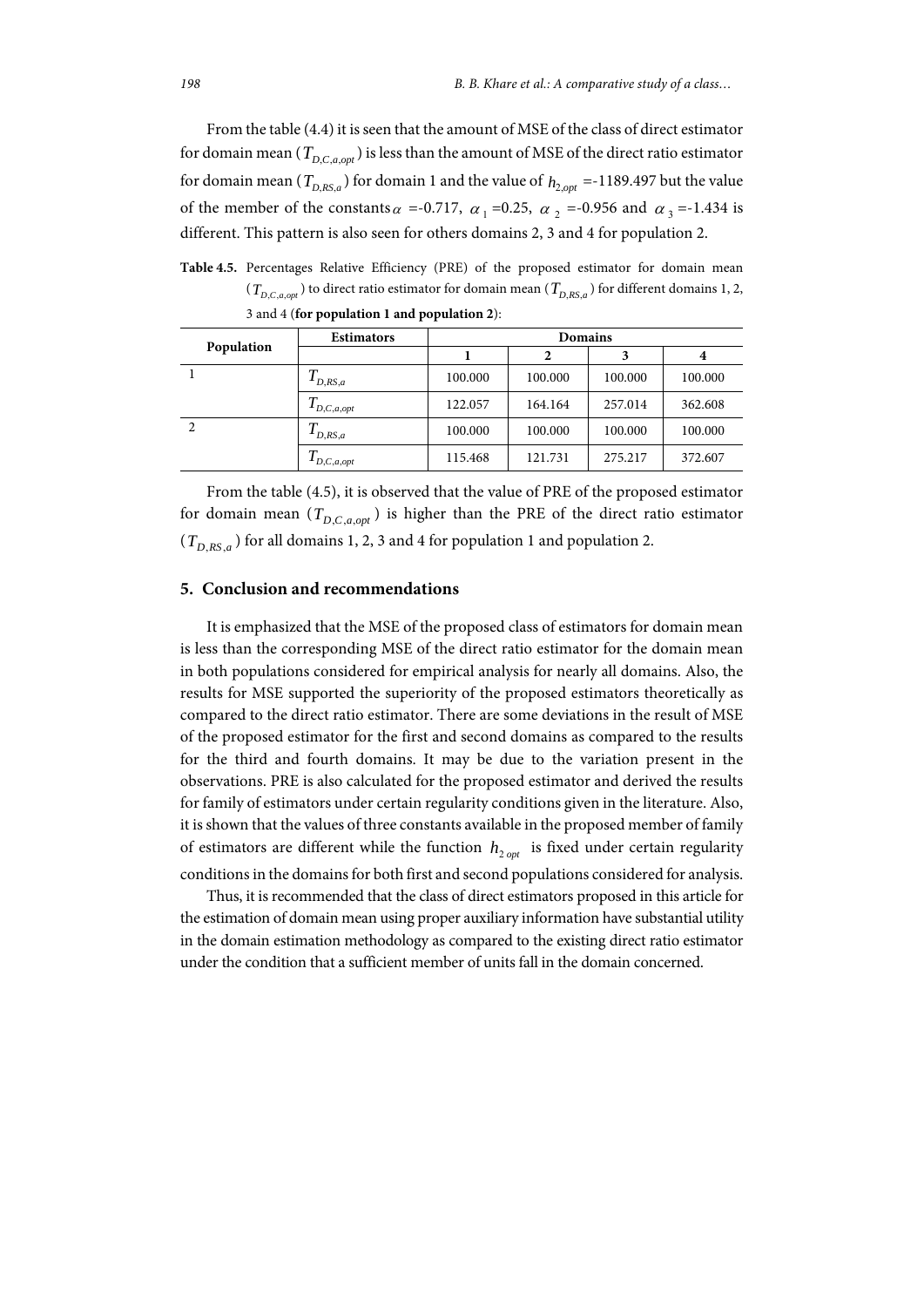# **References**

- Gonzalez, M.E., (1973). Use and Evaluation of Synthetic Estimators, Proceedings of the Social Statistics, American Statistical Association, pp. 33–36.
- Khare, B. B., Pandey, S. K., (2000). A Class of Estimators for Ratio of Two Population Means using Auxiliary Character in the Presence of Non-Response. Journal of Scientific Research, BHU, 50, pp. 115–125.
- Khare, B. B., Sinha. R. R., (2009). On Class of Estimators for Population Mean using Multi-Auxiliary Characters in the Presence of Non-Response, Statistics in Transition-New Series, 10, 1, pp. 3–14.
- Khare. B. B., Ashutosh., (2017). Synthetic Estimator for Domain Mean Using Auxiliary Character, International Journal of Statistics and Economics, 18, 4, pp. 32–44.
- Khare, B. B., Ashutosh and Khare. S., (2018). Comparative Study of Synthetic Estimators with Ratio Estimator for Domain Mean in Survey Sampling using Auxiliary Character. International Journal of Applied Mathematics and Statistics, 57, 3, pp. 152–161.
- Rai, P. K., Pandey, K. K., (2013). Synthetic Estimators using Auxiliary Information in Small Domains. Statistics in Transition-New Series, 14, 1, 31–44.
- Rao. J. N. K. (2003). Small Area Estimation, Wiley Inter-Science, John Wiley and Sons, New Jersey.
- Reddy, V. N., (1978). A Study on the Use of the Prior Knowledge on Certain Population Parameters in Equation. Sankhya. 40, pp. 29–37.
- Sarndal, C. E. Swensson, B. and Wretman, J. H. (1992). Model Assisted Survey Sampling, Springer-Verlog, New York.
- Srivastava. S. K. (1971). A Generalized Estimators for the Mean of a Finite Population using Multi-Auxiliary Information, International Journal of American Statistical Association. 66, pp. 404–407.
- Srivastava. S. K., Jhajj. H. J., (1981). A class of Estimators of the Population Mean in Survey Sampling using Auxiliary Information. Biometrika. 68, 1, pp. 341–343.
- Srivastava, S. K., Jhajj, H. J., (1983). A Class of Estimators of the Population Mean using Multi Auxiliary Information. Calcutta Statistical Association Bulletin. 15, pp. 127–134.
- Tikkiwal. G. C., Ghiya. A., (2000). A Generalized Class of Synthetic Estimators with Application to Crop Acreage Estimation for Small Domains. Biometrical Journal. 42, 7, pp. 865–876.